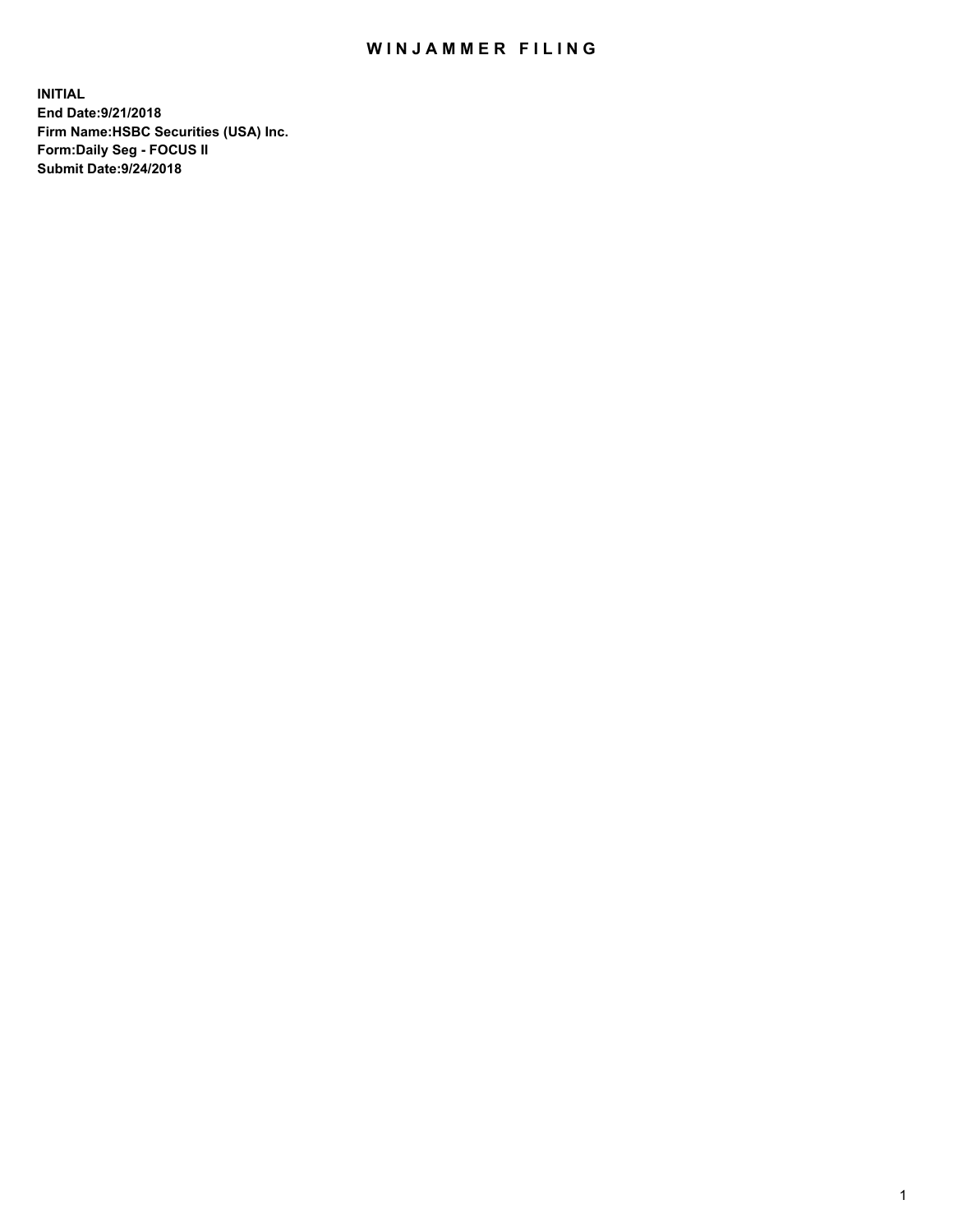**INITIAL End Date:9/21/2018 Firm Name:HSBC Securities (USA) Inc. Form:Daily Seg - FOCUS II Submit Date:9/24/2018 Daily Segregation - Cover Page**

| Name of Company                                                                                                                                                                                                                                                                                                                | <b>HSBC Securities (USA) Inc.</b>                                          |
|--------------------------------------------------------------------------------------------------------------------------------------------------------------------------------------------------------------------------------------------------------------------------------------------------------------------------------|----------------------------------------------------------------------------|
| <b>Contact Name</b>                                                                                                                                                                                                                                                                                                            | <b>Michael Vacca</b>                                                       |
| <b>Contact Phone Number</b>                                                                                                                                                                                                                                                                                                    | 212-525-7951                                                               |
| <b>Contact Email Address</b>                                                                                                                                                                                                                                                                                                   | michael.vacca@us.hsbc.com                                                  |
| FCM's Customer Segregated Funds Residual Interest Target (choose one):<br>a. Minimum dollar amount: : or<br>b. Minimum percentage of customer segregated funds required:% ; or<br>c. Dollar amount range between: and; or<br>d. Percentage range of customer segregated funds required between:% and%.                         | 109,000,000<br>$\overline{\mathbf{0}}$<br>0 <sub>0</sub><br>0 <sub>0</sub> |
| FCM's Customer Secured Amount Funds Residual Interest Target (choose one):<br>a. Minimum dollar amount: ; or<br>b. Minimum percentage of customer secured funds required:%; or<br>c. Dollar amount range between: and; or<br>d. Percentage range of customer secured funds required between:% and%.                            | 25,000,000<br>$\overline{\mathbf{0}}$<br>0 <sub>0</sub><br>0 <sub>0</sub>  |
| FCM's Cleared Swaps Customer Collateral Residual Interest Target (choose one):<br>a. Minimum dollar amount: ; or<br>b. Minimum percentage of cleared swaps customer collateral required:% ; or<br>c. Dollar amount range between: and; or<br>d. Percentage range of cleared swaps customer collateral required between:% and%. | 100,000,000<br>$\overline{\mathbf{0}}$<br>0 <sub>0</sub><br>0 <sub>0</sub> |

Attach supporting documents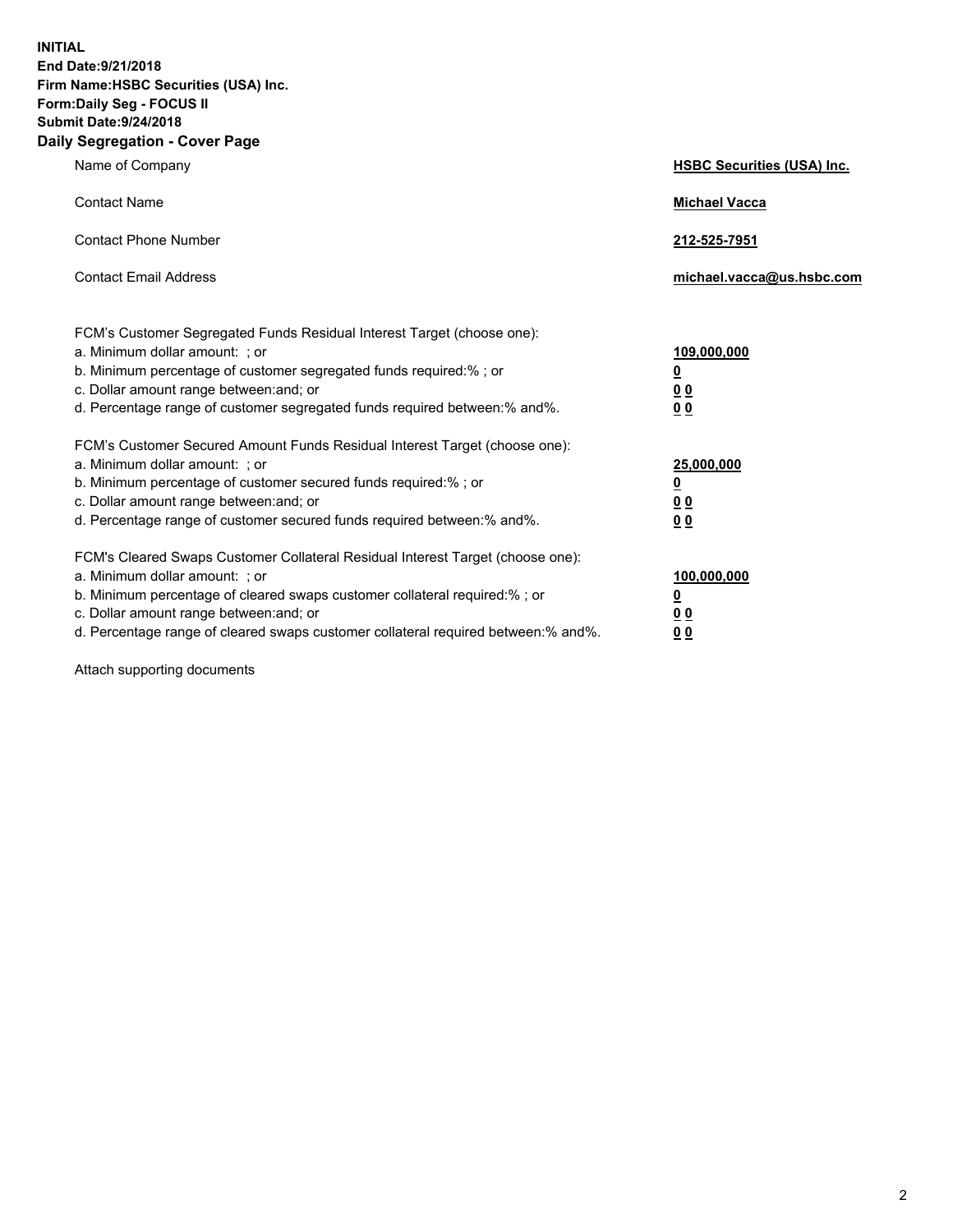**INITIAL End Date:9/21/2018 Firm Name:HSBC Securities (USA) Inc. Form:Daily Seg - FOCUS II Submit Date:9/24/2018 Daily Segregation - Secured Amounts**

## Foreign Futures and Foreign Options Secured Amounts Amount required to be set aside pursuant to law, rule or regulation of a foreign government or a rule of a self-regulatory organization authorized thereunder

## 1. Net ledger balance - Foreign Futures and Foreign Option Trading - All Customers A. Cash **124,592,897** [7315]

- B. Securities (at market) **88,861,896** [7317]
- 2. Net unrealized profit (loss) in open futures contracts traded on a foreign board of trade **-37,344,928** [7325]
- 3. Exchange traded options
	- a. Market value of open option contracts purchased on a foreign board of trade **0** [7335]
	- b. Market value of open contracts granted (sold) on a foreign board of trade **0** [7337]
- 4. Net equity (deficit) (add lines 1. 2. and 3.) **176,109,865** [7345]
- 5. Account liquidating to a deficit and account with a debit balances gross amount **4,367,478** [7351] Less: amount offset by customer owned securities **-4,367,478** [7352] **0** [7354]
- 6. Amount required to be set aside as the secured amount Net Liquidating Equity Method (add lines 4 and 5)
- 7. Greater of amount required to be set aside pursuant to foreign jurisdiction (above) or line 6.

## FUNDS DEPOSITED IN SEPARATE REGULATION 30.7 ACCOUNTS

- 1. Cash in banks
	- A. Banks located in the United States **77,659,594** [7500]
	- B. Other banks qualified under Regulation 30.7 **0** [7520] **77,659,594** [7530]
- 2. Securities
	- A. In safekeeping with banks located in the United States **38,324,763** [7540]
	- B. In safekeeping with other banks qualified under Regulation 30.7 **0** [7560] **38,324,763** [7570]
- 3. Equities with registered futures commission merchants
	- A. Cash **0** [7580]
	- B. Securities **0** [7590]
	- C. Unrealized gain (loss) on open futures contracts **0** [7600]
	- D. Value of long option contracts **0** [7610]
	- E. Value of short option contracts **0** [7615] **0** [7620]
- 4. Amounts held by clearing organizations of foreign boards of trade
	- A. Cash **0** [7640]
	- B. Securities **0** [7650]
	- C. Amount due to (from) clearing organization daily variation **0** [7660]
	- D. Value of long option contracts **0** [7670]
	- E. Value of short option contracts **0** [7675] **0** [7680]
- 5. Amounts held by members of foreign boards of trade
	-
	-
	- C. Unrealized gain (loss) on open futures contracts **-37,344,928** [7720]
	- D. Value of long option contracts **0** [7730]
	- E. Value of short option contracts **0** [7735] **96,503,040** [7740]
- 6. Amounts with other depositories designated by a foreign board of trade **0** [7760]
- 7. Segregated funds on hand **0** [7765]
- 8. Total funds in separate section 30.7 accounts **212,487,397** [7770]
- 9. Excess (deficiency) Set Aside for Secured Amount (subtract line 7 Secured Statement Page 1 from Line 8)
- 10. Management Target Amount for Excess funds in separate section 30.7 accounts **25,000,000** [7780]
- 11. Excess (deficiency) funds in separate 30.7 accounts over (under) Management Target **11,377,532** [7785]

**176,109,865** [7360]

**176,109,865** [7355]

 A. Cash **83,310,835** [7700] B. Securities **50,537,133** [7710] **36,377,532** [7380]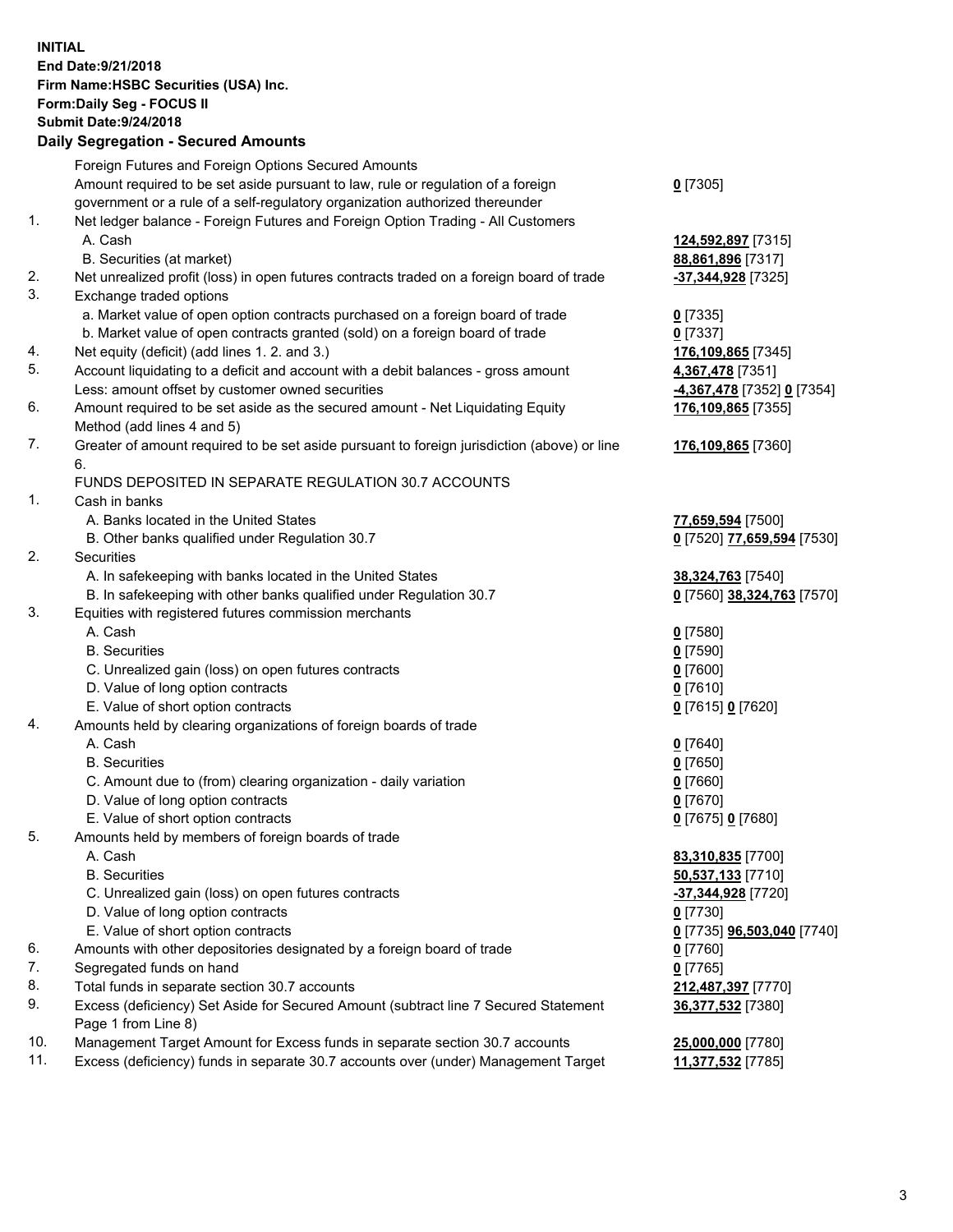**INITIAL End Date:9/21/2018 Firm Name:HSBC Securities (USA) Inc. Form:Daily Seg - FOCUS II Submit Date:9/24/2018 Daily Segregation - Segregation Statement** SEGREGATION REQUIREMENTS(Section 4d(2) of the CEAct) 1. Net ledger balance A. Cash **88,273,351** [7010] B. Securities (at market) **1,602,748,172** [7020] 2. Net unrealized profit (loss) in open futures contracts traded on a contract market **238,086,189** [7030] 3. Exchange traded options A. Add market value of open option contracts purchased on a contract market **410,249,061** [7032] B. Deduct market value of open option contracts granted (sold) on a contract market **-187,390,613** [7033] 4. Net equity (deficit) (add lines 1, 2 and 3) **2,151,966,160** [7040] 5. Accounts liquidating to a deficit and accounts with debit balances - gross amount **307,411** [7045] Less: amount offset by customer securities **-115,950** [7047] **191,461** [7050] 6. Amount required to be segregated (add lines 4 and 5) **2,152,157,621** [7060] FUNDS IN SEGREGATED ACCOUNTS 7. Deposited in segregated funds bank accounts A. Cash **119,169,573** [7070] B. Securities representing investments of customers' funds (at market) **0** [7080] C. Securities held for particular customers or option customers in lieu of cash (at market) **224,849,002** [7090] 8. Margins on deposit with derivatives clearing organizations of contract markets A. Cash **65,776,341** [7100] B. Securities representing investments of customers' funds (at market) **274,018,943** [7110] C. Securities held for particular customers or option customers in lieu of cash (at market) **1,376,472,270** [7120] 9. Net settlement from (to) derivatives clearing organizations of contract markets **-23,236,660** [7130] 10. Exchange traded options A. Value of open long option contracts **410,249,061** [7132] B. Value of open short option contracts **-187,390,613** [7133] 11. Net equities with other FCMs A. Net liquidating equity **11,276,534** [7140] B. Securities representing investments of customers' funds (at market) **0** [7160] C. Securities held for particular customers or option customers in lieu of cash (at market) **0** [7170] 12. Segregated funds on hand **1,426,900** [7150] 13. Total amount in segregation (add lines 7 through 12) **2,272,611,351** [7180] 14. Excess (deficiency) funds in segregation (subtract line 6 from line 13) **120,453,730** [7190] 15. Management Target Amount for Excess funds in segregation **109,000,000** [7194] 16. Excess (deficiency) funds in segregation over (under) Management Target Amount **11,453,730** [7198]

Excess